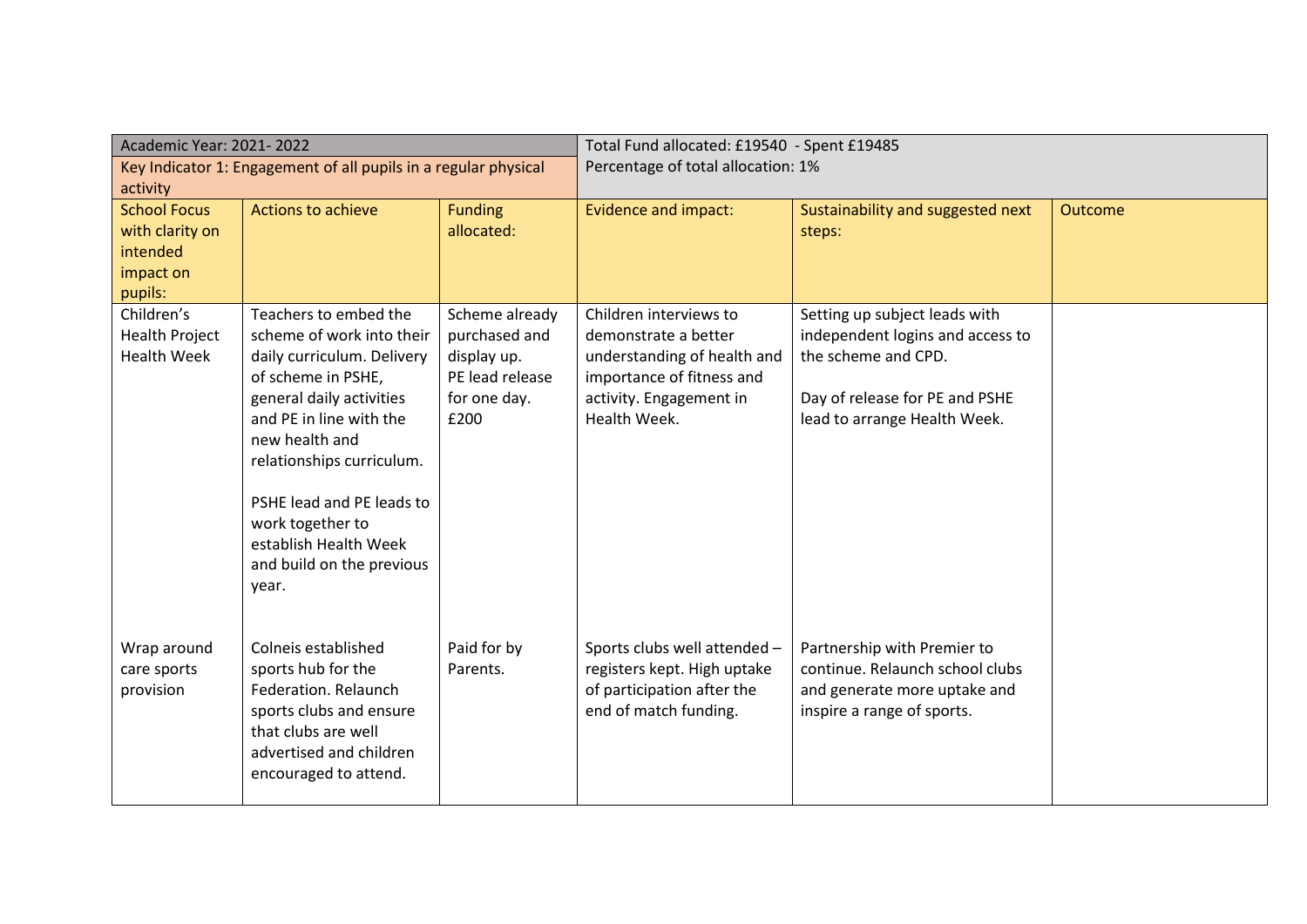| Daily Mile                                                  | Re-engage the children in<br>the importance of the<br>Mile. Launch activity<br>trackers with all children<br>and establish a method<br>for monitoring and<br>celebrating progress. | Paid for trackers<br>- release for PE<br>leads to organise<br>and launch<br>activity bands. | ALL pupils involved in 15<br>minutes of additional<br>activity every day - increase<br>in the miles that are<br>completed and pupils to<br>identify their own progress.  | Teachers to be responsible for<br>class bands.<br>Next steps to look at cross<br>curricular links for Maths and<br>science. Create an element of self-<br>competition - children to focus on<br>competing against their previous<br>best scores - league table. |  |
|-------------------------------------------------------------|------------------------------------------------------------------------------------------------------------------------------------------------------------------------------------|---------------------------------------------------------------------------------------------|--------------------------------------------------------------------------------------------------------------------------------------------------------------------------|-----------------------------------------------------------------------------------------------------------------------------------------------------------------------------------------------------------------------------------------------------------------|--|
| Lunchtime<br>Provision                                      | Delivered by Premier<br>Sport. Ensure sessions<br>are adaptable and<br>engaging encouraging<br>pupils to take part in<br>lunch activity.                                           | Costed through<br>partnership with<br>Premier.                                              | Access to all children $-5x$ a<br>week (Lunchtime provision)<br>Pupils to talk about this in<br>pupil perception interviews<br>and coach to keep a log of<br>attendance. | Look at lunch clubs becoming<br>more game focused to encourage<br>competitive sports. Train MDSA's<br>in the delivery of play sessions as<br>another option.                                                                                                    |  |
| Yr 5 and $6$<br><b>Football League</b><br>Yr3 and $4 - 4$ a | All children in Yrs 5 and 6<br>invited to join a 5 a side<br>football league that will<br>run once a week<br>throughout the year<br>All children in Yrs 3 and 4                    | Free<br>Free                                                                                | League results and fixtures<br>displayed on PE Display.<br>Results celebrated on<br>Twitter.<br>League results and fixtures<br>displayed on PE Display.                  | Spring term staff meeting, look for<br>volunteers to begin running these<br>matches.<br>Spring term staff meeting, look for<br>volunteers to begin running these                                                                                                |  |
| side football -<br><b>MUGA</b>                              | invited to join a 4 a side<br>football league that will<br>run once a week<br>throughout the year                                                                                  |                                                                                             | Results celebrated on<br>Twitter.                                                                                                                                        | matches.                                                                                                                                                                                                                                                        |  |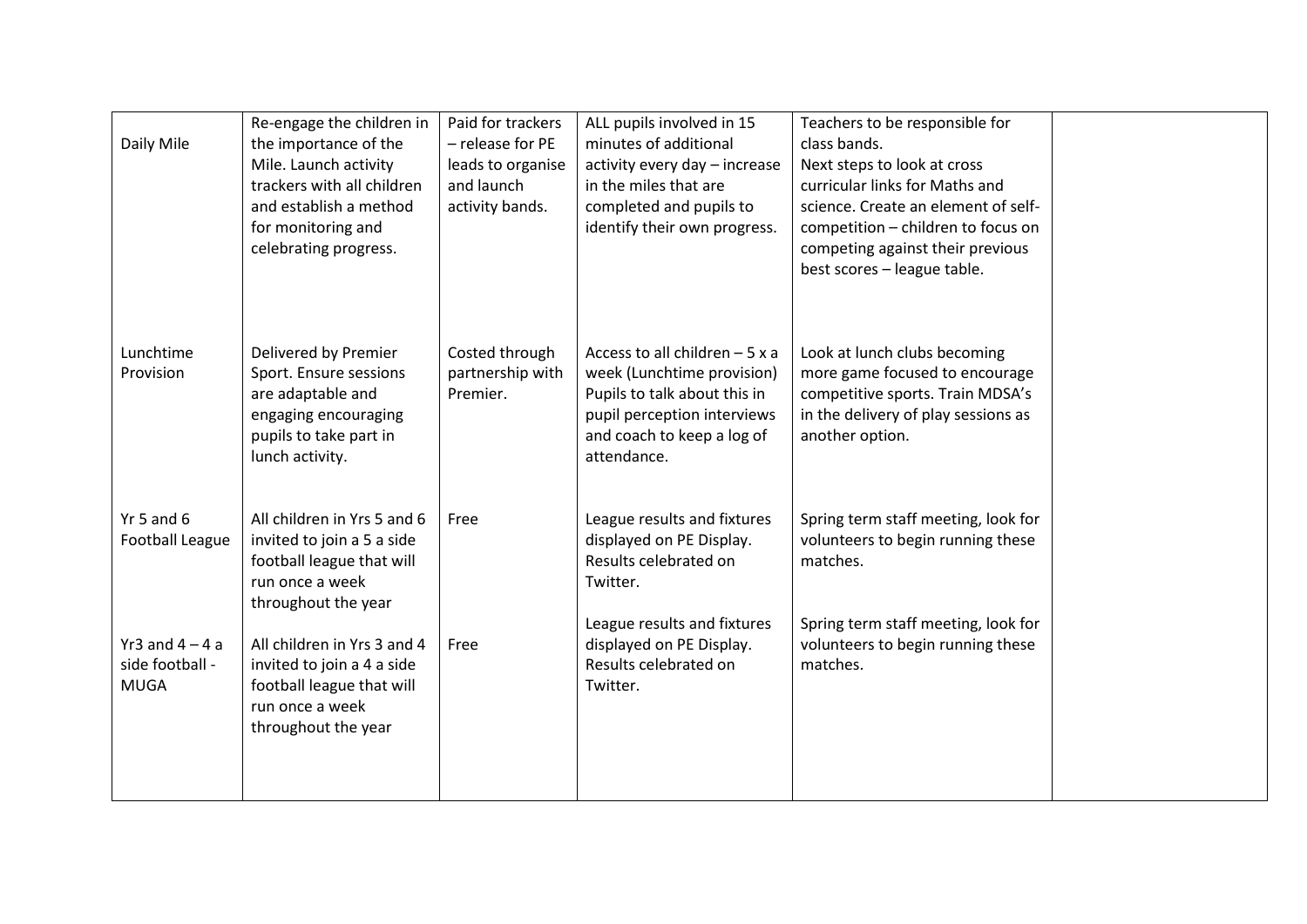| Community<br>clubs invited to<br>run taster<br>sessions and an<br>information<br>stall at the<br>school summer<br>fair | Contact the clubs - stay<br>in regular contact to<br>arrange their visit and<br>help them set up at<br>summer fair. | Free                               | Clubs advertised on PE<br>display. Pupils to join clubs.<br>Questionnaire at the end of<br>the year to highlight anyone<br>who has taken up a new<br>sport. | Continue link with the clubs -<br>offers to increase participation at<br>their clubs                                                         |  |
|------------------------------------------------------------------------------------------------------------------------|---------------------------------------------------------------------------------------------------------------------|------------------------------------|-------------------------------------------------------------------------------------------------------------------------------------------------------------|----------------------------------------------------------------------------------------------------------------------------------------------|--|
| <b>National Fitness</b><br>Day 22 <sup>nd</sup> of<br>September.                                                       | Email staff - all children<br>to engage in a 10 minute<br>activity on the day.                                      | Free                               | Photos of the children<br>taking part to be displayed<br>on PE Board                                                                                        | Continue to celebrate each year -<br>could become a termly celebration                                                                       |  |
| Key Indicator 2: The profile of PE and Sport being raised across<br>the school as a tool for whole school improvement  |                                                                                                                     | Percentage of total allocation: 5% |                                                                                                                                                             |                                                                                                                                              |  |
| <b>School Focus</b>                                                                                                    | <b>Actions to achieve</b>                                                                                           | <b>Funding</b>                     | <b>Evidence and impact:</b>                                                                                                                                 | Sustainability and suggested next                                                                                                            |  |
| with clarity on<br>intended<br>impact on                                                                               |                                                                                                                     | allocated:                         |                                                                                                                                                             | steps:                                                                                                                                       |  |
| pupils:                                                                                                                |                                                                                                                     |                                    |                                                                                                                                                             |                                                                                                                                              |  |
| Celebration<br>assembly every<br>week to ensure<br>the whole<br>school is aware<br>of the<br>importance of             | Achievements celebrated<br>in assembly (match<br>results + notable<br>achievements in lessons<br>$etc.$ ).          | Free                               | All pupils at some point in<br>the year have taken part in<br>assembly. Photos and news<br>celebrated on Twitter and<br>Newsletter                          | Celebration assembly already part<br>of weekly routine.<br>Possibly split it on a fortnightly<br>rotation with other school<br>celebrations. |  |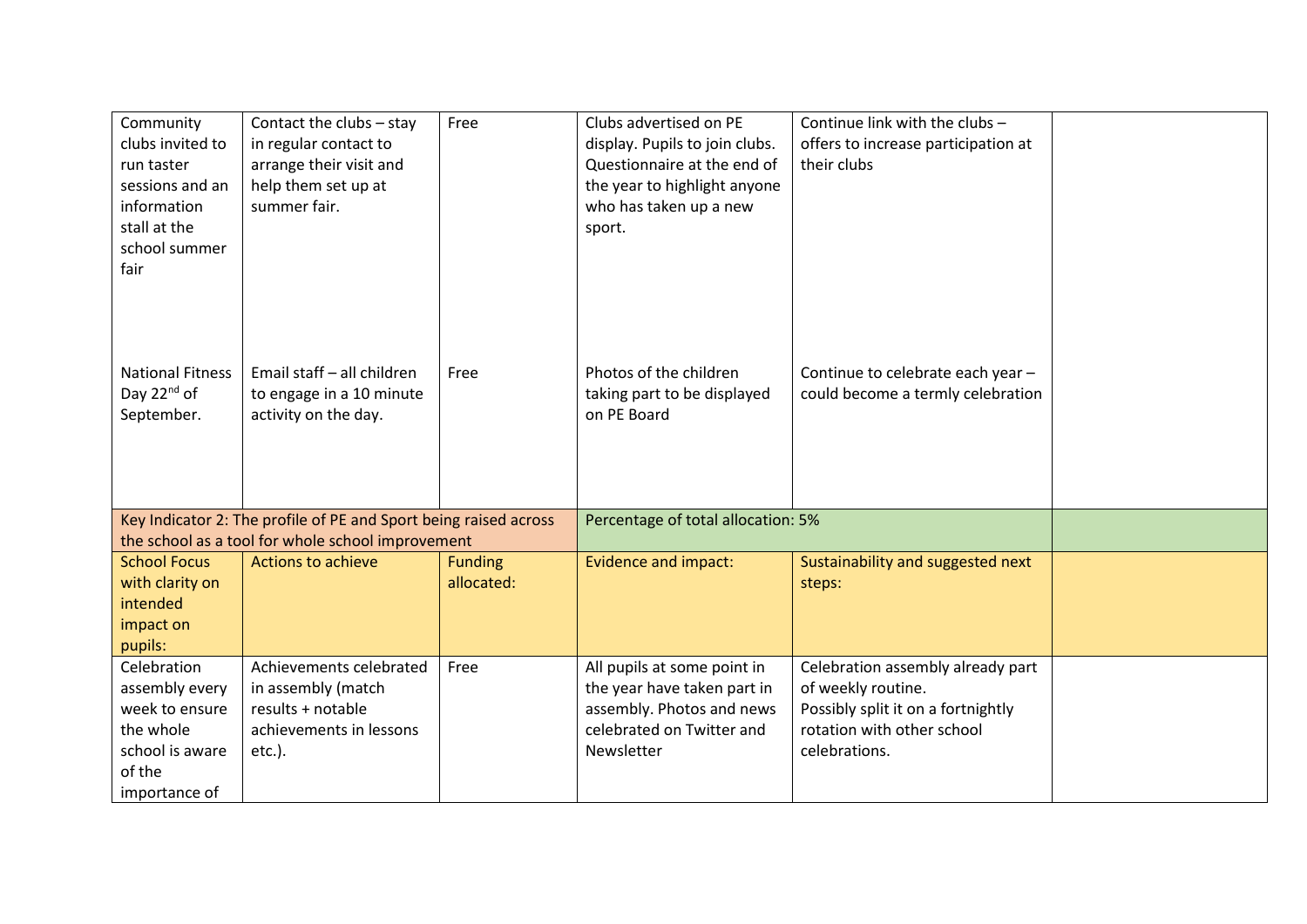| PE and Sport<br>and to<br>encourage all<br>pupils to aspire<br>to being<br>involved in the<br>assembles.                                      | Different classes to<br>record performances and<br>play during virtual<br>assemblies.                                |                            |                                                                                                                   |                                                                                                  |  |
|-----------------------------------------------------------------------------------------------------------------------------------------------|----------------------------------------------------------------------------------------------------------------------|----------------------------|-------------------------------------------------------------------------------------------------------------------|--------------------------------------------------------------------------------------------------|--|
| Role models -<br>local sporting<br>personalities so<br>pupils can<br>identify with<br>success and<br>aspire to be a<br>local sporting<br>hero | Athlete visit organised,<br>fundraising pages set up.<br>Sports activities and<br>assembly organised by PE<br>leads. | Paid for by<br>fundraising | Advertised and celebrated<br>on Twitter and Newsletter.<br>Increase in children wanting<br>to attend local clubs. | Look into initiatives involving<br>regular contact with 'famous'<br>sports people.               |  |
| Celebrate<br>outside school<br>achievements<br>from both<br>children and<br>staff                                                             | Update the school PE<br>board - ensure children<br>and staff share their<br>achievements from<br>outside school      | Free                       | Photos etc on Board -<br>children to celebrate the<br>achievements of everyone<br>together                        | Children to share achievements in<br>assemblies - to inspire other<br>children to take up sports |  |
| Purchase of<br>extra kit with<br>school name on<br>for<br>competitions.                                                                       | Repurchase further kit<br>from the supplier -<br>relationship already<br>established.                                | £1000                      | Children to have pride in<br>wearing the school kit when<br>competing.                                            | Kit to be maintained and looked<br>after by the PE coordinator.                                  |  |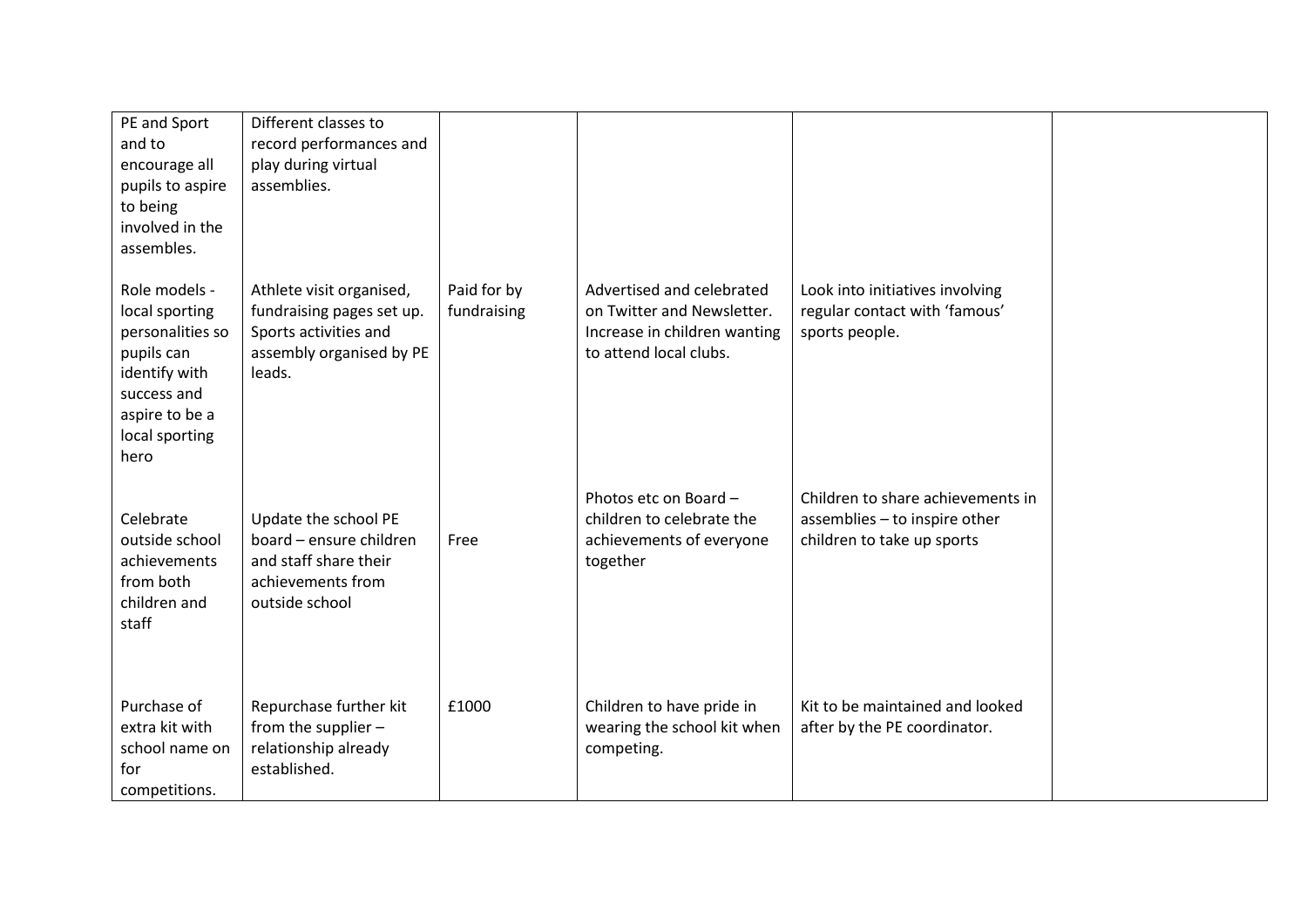| Key Indicator 3: Increased confidence, knowledge and skills of<br>all teaching staff in teaching PE and Sport |                                                                                                                        | Percentage of total allocation: 31%                                                                  |                                                                                                                                                                                                           |                                                                                                                                                                                                                                             |  |
|---------------------------------------------------------------------------------------------------------------|------------------------------------------------------------------------------------------------------------------------|------------------------------------------------------------------------------------------------------|-----------------------------------------------------------------------------------------------------------------------------------------------------------------------------------------------------------|---------------------------------------------------------------------------------------------------------------------------------------------------------------------------------------------------------------------------------------------|--|
| <b>School Focus</b><br>with clarity on<br>intended<br>impact on<br>pupils:                                    | <b>Actions to achieve</b>                                                                                              | <b>Funding</b><br>allocated:                                                                         | <b>Evidence and impact:</b>                                                                                                                                                                               | Sustainability and suggested next<br>steps:                                                                                                                                                                                                 |  |
| CPD-School<br>Games                                                                                           | Advertise the CPD<br>sessions to all staff.<br>Highlight which ones<br>might be beneficial for<br>certain year groups. | Free - through<br>school games<br>membership<br>Supply Costs -<br>£1500                              | Staff to have increased<br>confidence with PE in all<br>areas.<br>Staff to receive certificate.                                                                                                           | Staff to demonstrate increased<br>confidence - possibly look to use<br>new understanding in an extra-<br>curricular club                                                                                                                    |  |
| <b>CPD</b>                                                                                                    | Book staff onto the CPD<br>sessions. (Aim for 6<br>members of Staff)                                                   | $Free - if$<br>delivered by PE<br>coordinator.<br>Cost incurred if<br>we look into CPD<br>from a NGB | Increase in confidence and<br>use of resources                                                                                                                                                            | Staff to demonstrate increased<br>confidence - possibly look to use<br>new understanding in an extra-<br>curricular club                                                                                                                    |  |
| Premier $-$<br>delivery of<br>Enrichment<br>sessions                                                          | Organise a timetable for<br>delivery across the<br>federation                                                          | £1500                                                                                                | Teachers to use to support<br>their own planning and<br>teaching of the subject -<br>increased confidence and<br>enjoyment of the children-<br>increase the level of<br>competition within lessons<br>too | Observations / team teaching will<br>allow teachers to have the<br>confidence to deliver the sessions<br>independently in the future.<br>Teachers will have a greater<br>understanding of different sports<br>- ready to deliver themselves |  |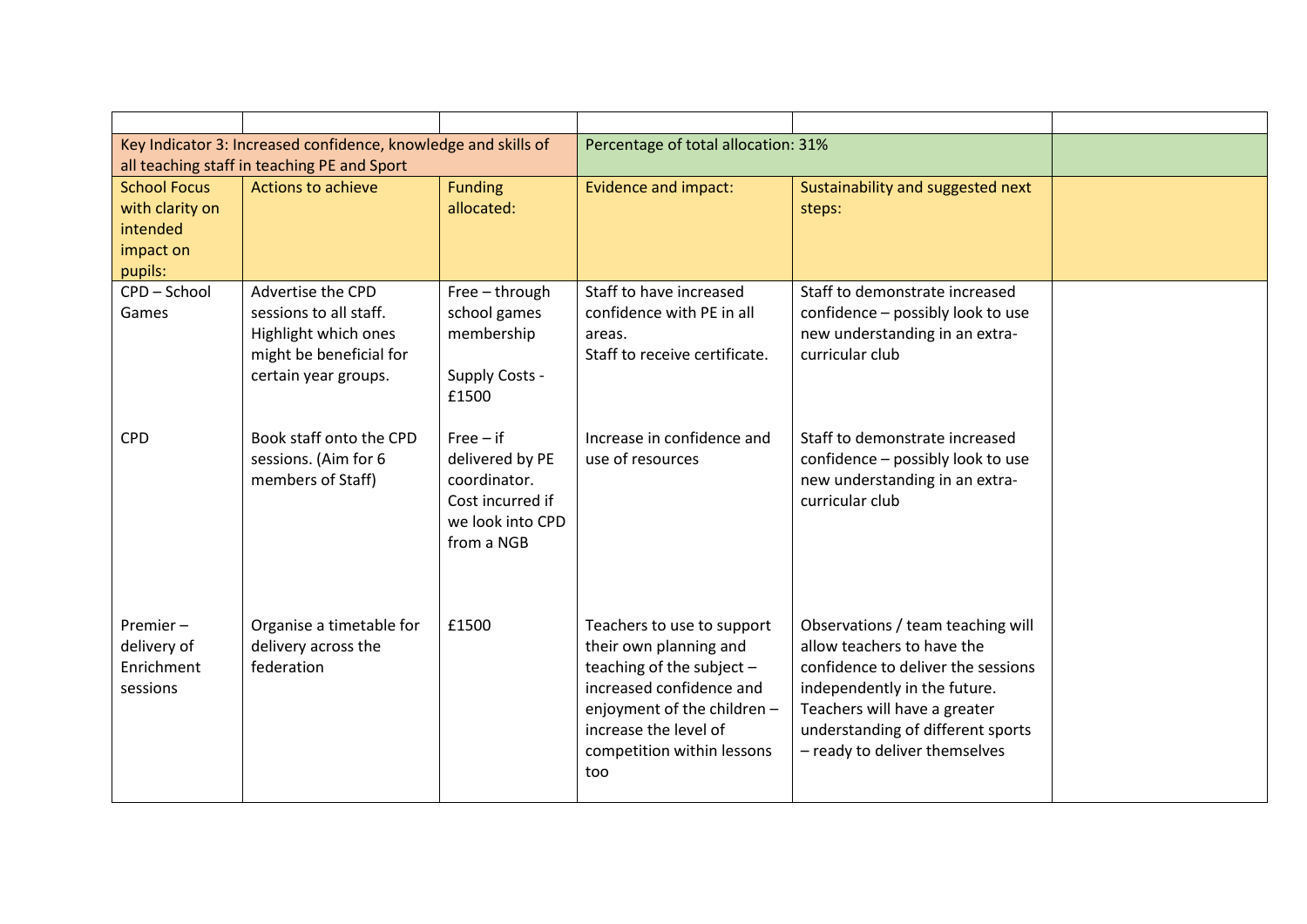| PE scheme of<br>work.                                                                                    | PE leader release (see<br>Fairfield premium spend)<br>to spend time in other<br>schools investigating<br>schemes. | See Fairfield<br>premium spend. | Staff meeting to introduce<br>scheme and time for CPD<br>and understanding new<br>plans.                                          | Find new scheme and embed into<br>the curriculum.                                                                    |  |
|----------------------------------------------------------------------------------------------------------|-------------------------------------------------------------------------------------------------------------------|---------------------------------|-----------------------------------------------------------------------------------------------------------------------------------|----------------------------------------------------------------------------------------------------------------------|--|
| PE Coordinators<br>to carry out<br>deep dive and<br>observations/<br>pupil<br>perceptions<br>interviews. | Release to observe the<br>teaching of PE across the<br>school. Action plan to be<br>made and shared with<br>staff | Release costs -<br>£400         | Written up observations in<br>PE evidence folder.<br>Observations will be used to<br>improve the teaching of PE<br>across KS2.    | Work on the action points that<br>arise from the observations.                                                       |  |
| Dance<br>enrichment                                                                                      | All of year 5 and 6 to<br>attend dance enrichment<br>sessions this year -<br>leading to performance               | £2660                           | Increased creativity and<br>knowledge of teaching<br>dance amongst the staff.<br>Opportunity for pupils to<br>perform on a stage. | Teachers could begin / support<br>dance clubs in the future.<br>More children signing up to<br>musical theatre club. |  |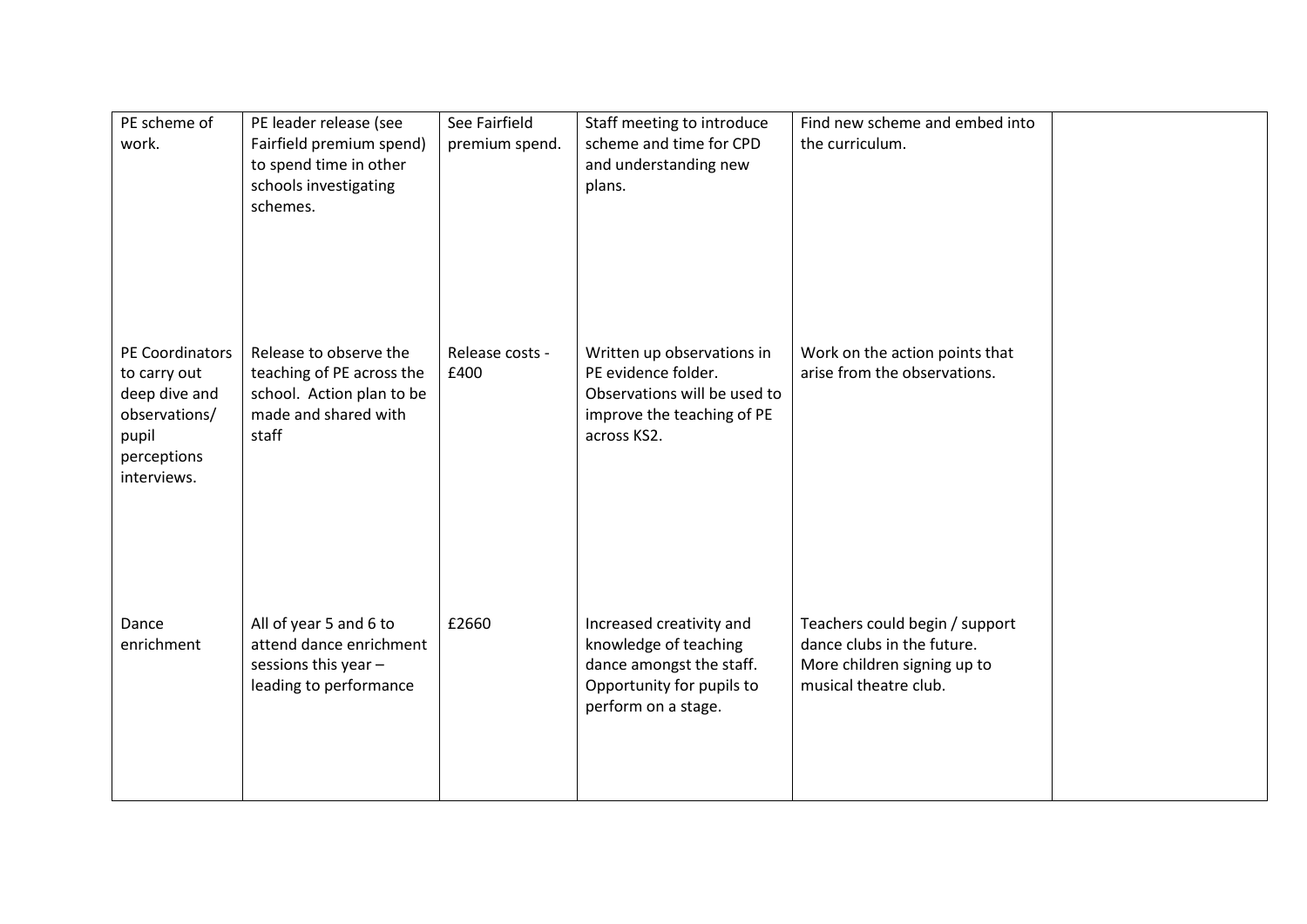| Key Indicator 4: Broader experience of a range of sports and |                                                    | Percentage of total allocation: 40% |                                                       |                                                                      |  |
|--------------------------------------------------------------|----------------------------------------------------|-------------------------------------|-------------------------------------------------------|----------------------------------------------------------------------|--|
| activities offered to all pupils                             |                                                    |                                     |                                                       |                                                                      |  |
| <b>School Focus</b>                                          | <b>Actions to achieve</b>                          | <b>Funding</b>                      | <b>Evidence and impact:</b>                           | Sustainability and suggested next                                    |  |
| with clarity on                                              |                                                    | allocated:                          |                                                       | steps:                                                               |  |
| intended                                                     |                                                    |                                     |                                                       |                                                                      |  |
| impact on                                                    |                                                    |                                     |                                                       |                                                                      |  |
| pupils:<br>Enrichment                                        | PE Coordinator to                                  | See indicator 3                     | All Children in the school                            | Enrichment days to improve the                                       |  |
| days - All year                                              | organise rotation of                               |                                     | will have access to three                             | confidence of the children and the                                   |  |
| groups have                                                  | activities to avoid                                |                                     | sports that they would have                           | staff.                                                               |  |
| access to at                                                 | repetition and suitable                            |                                     | had (if any) very little                              | Possible cost to buy equipment to                                    |  |
| least three                                                  | activities for the age of                          |                                     | experience in.                                        | run a club based on the success of                                   |  |
| enrichment                                                   | children.                                          |                                     |                                                       | the enrichment session.                                              |  |
| sessions                                                     |                                                    |                                     |                                                       |                                                                      |  |
|                                                              |                                                    |                                     |                                                       |                                                                      |  |
|                                                              |                                                    |                                     |                                                       |                                                                      |  |
|                                                              |                                                    |                                     |                                                       |                                                                      |  |
|                                                              |                                                    |                                     |                                                       |                                                                      |  |
| Dance<br>Enrichment                                          | Arranged as part of the                            | see Key Indicator<br>3              | Children to perform on<br>stage - photos to be shared | Review the success after first<br>session and look to offer the same |  |
| leading to                                                   | Premier package. Two<br>classes to take part in 10 | Possible travel                     | on website and newsletter                             | to the other Upper KS2 classes                                       |  |
| Showdown                                                     | weeks of dance                                     | costs to get                        |                                                       |                                                                      |  |
|                                                              | enrichment leading to                              | children to                         |                                                       |                                                                      |  |
|                                                              | the opportunity to                                 | theatre. £500                       |                                                       |                                                                      |  |
|                                                              | compete in a local                                 |                                     |                                                       |                                                                      |  |
|                                                              | theatre.                                           |                                     |                                                       |                                                                      |  |
|                                                              |                                                    |                                     |                                                       |                                                                      |  |
|                                                              |                                                    |                                     |                                                       |                                                                      |  |
| Lunchtime                                                    | Advertise to the children.                         | £4750                               | Children will complete pupil                          | See Key indicator 1 - regarding                                      |  |
| provision                                                    | Check attendance of the                            |                                     | perception interviews at the                          | TAs and MDSAs.                                                       |  |
| 'Sport Active'                                               | sessions - Sports Leaders                          |                                     | end of the year to highlight                          |                                                                      |  |
|                                                              | to support                                         |                                     | the impact on the sessions.                           |                                                                      |  |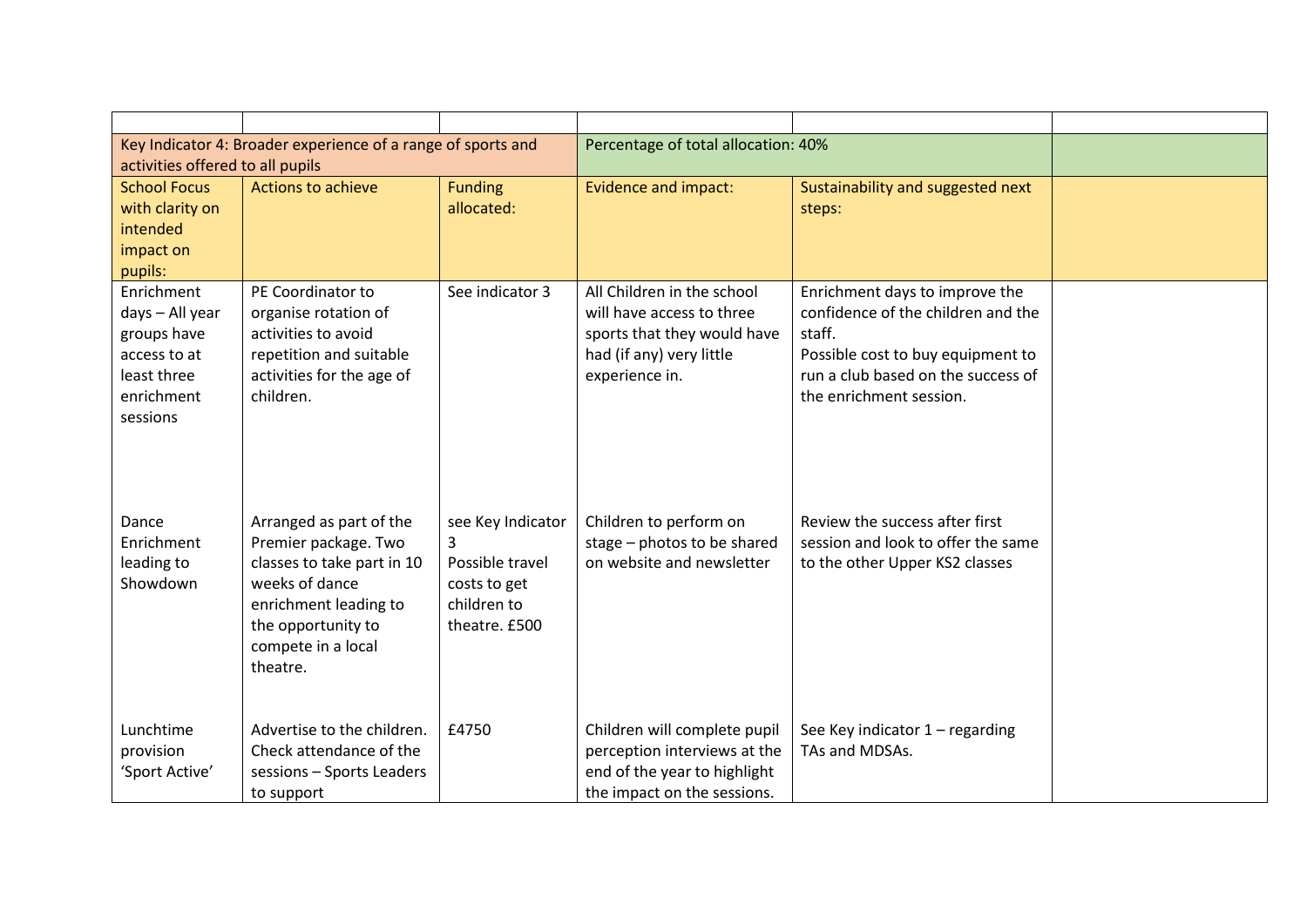| Gymnastics visit<br>to Pipers Vale -<br>Year 6                | Enrichment opportunity<br>for Year $6$ – ability to<br>provide real life<br>gymnastics opportunity<br>for children transitioning<br>to high school - to inspire<br>children to take up<br>gymnastics. | £600                   | Photos for PE wall /<br>newsletter. Children to visit<br>world class facility and<br>inspire them.                                                                                         | Could move to self-fund trip in<br>future years.                                                                                   |  |
|---------------------------------------------------------------|-------------------------------------------------------------------------------------------------------------------------------------------------------------------------------------------------------|------------------------|--------------------------------------------------------------------------------------------------------------------------------------------------------------------------------------------|------------------------------------------------------------------------------------------------------------------------------------|--|
| Premier - extra-<br>curricular<br>provision                   | Children to have access<br>to afterschool activity.                                                                                                                                                   | See Key Indicator<br>1 | Evidenced by attendance -<br>impact will translate to<br>increased confidence in<br>everyday life. Discuss with<br>teachers if this is evident in<br>class.                                | Something that a member of staff<br>could offer (donated time)<br>Rotation of teaching staff to<br>ensure no unnecessary workload. |  |
| Replenish<br>current PE stock<br>and 'No<br>Football Friday.' | Purchase tennis balls and<br>other essentials to aid<br>the continuation and<br>development of 'no<br>football Friday.'                                                                               | £2000                  | Celebrate the creativity and<br>engagement of the children<br>in newsletter and twitter.<br>Children to have a much<br>greater understanding of<br>games and increase their<br>creativity. | Fundraising to pay for equipment.<br>Sports leaders to organise no<br>football Friday.                                             |  |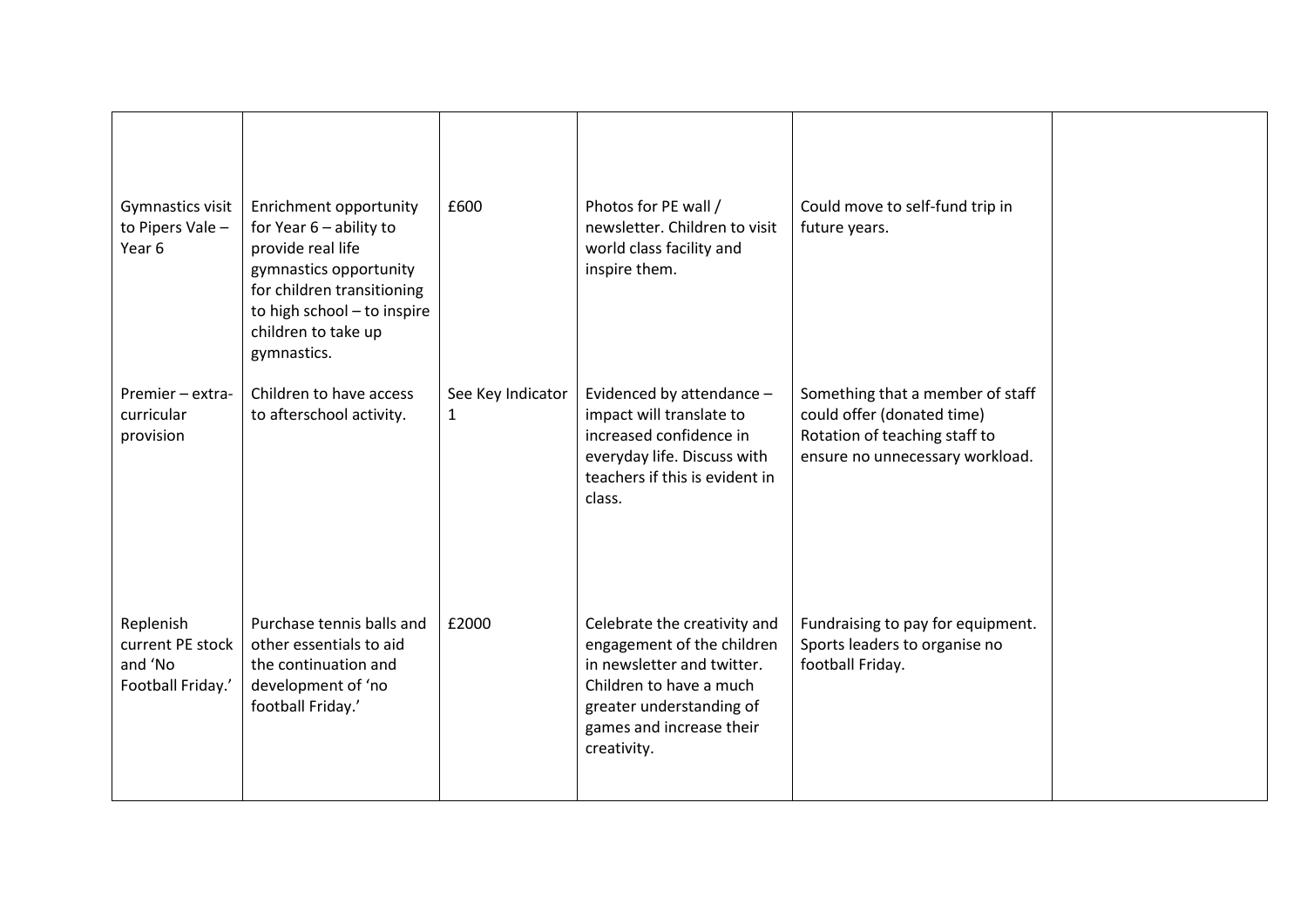| New sport<br>initiatives                                                   | Purchase new equipment<br>to offer exciting<br>opportunities to all<br>children.                                                                 | £2000                                                                | Photo - newsletter to<br>celebrate achievements.<br>Twitter to advertise the<br>club.                                                                                      | Equipment paid for - volunteers to<br>run the clubs and maintain the<br>equipment.                                                                                               |  |
|----------------------------------------------------------------------------|--------------------------------------------------------------------------------------------------------------------------------------------------|----------------------------------------------------------------------|----------------------------------------------------------------------------------------------------------------------------------------------------------------------------|----------------------------------------------------------------------------------------------------------------------------------------------------------------------------------|--|
|                                                                            | Key Indicator 5: Increased participation in competitive sport                                                                                    |                                                                      | Percentage of total allocation: 11%                                                                                                                                        |                                                                                                                                                                                  |  |
| <b>School Focus</b><br>with clarity on<br>intended<br>impact on<br>pupils: | <b>Actions to achieve</b>                                                                                                                        | <b>Funding</b><br>allocated:                                         | <b>Evidence and impact:</b>                                                                                                                                                | Sustainability and suggested next<br>steps:                                                                                                                                      |  |
| Lunchtime club<br>- preparation to<br>compete $-2/3$<br>times a week       | Teams competing in<br>upcoming events to be<br>picked.<br>Coordinate with Sports<br>Coach to ensure that the<br>NGB rules are being<br>followed. | Costed through<br>partnership with<br>Premier See Key<br>Indicator 1 | Children to demonstrate<br>increased confidence at the<br>events.<br>Children to improve on<br>tournament results from<br>last year.                                       | To involve staff members who<br>could take responsibility for a<br>sport - they would then be able to<br>run a small lunchtime club once a<br>week to help the children prepare. |  |
| Payment to join<br><b>School Games</b><br>Primary<br>Membership            | Ensure office have sent<br>payment.                                                                                                              | £475                                                                 | Children learn to compete<br>within the Spirit of School<br>games - following these<br>values -Passion, Self-Belief,<br>Respect, Honesty,<br>Determination and<br>Teamwork | School to fund cost - continuation<br>enables a clear path into<br>competitive sport.                                                                                            |  |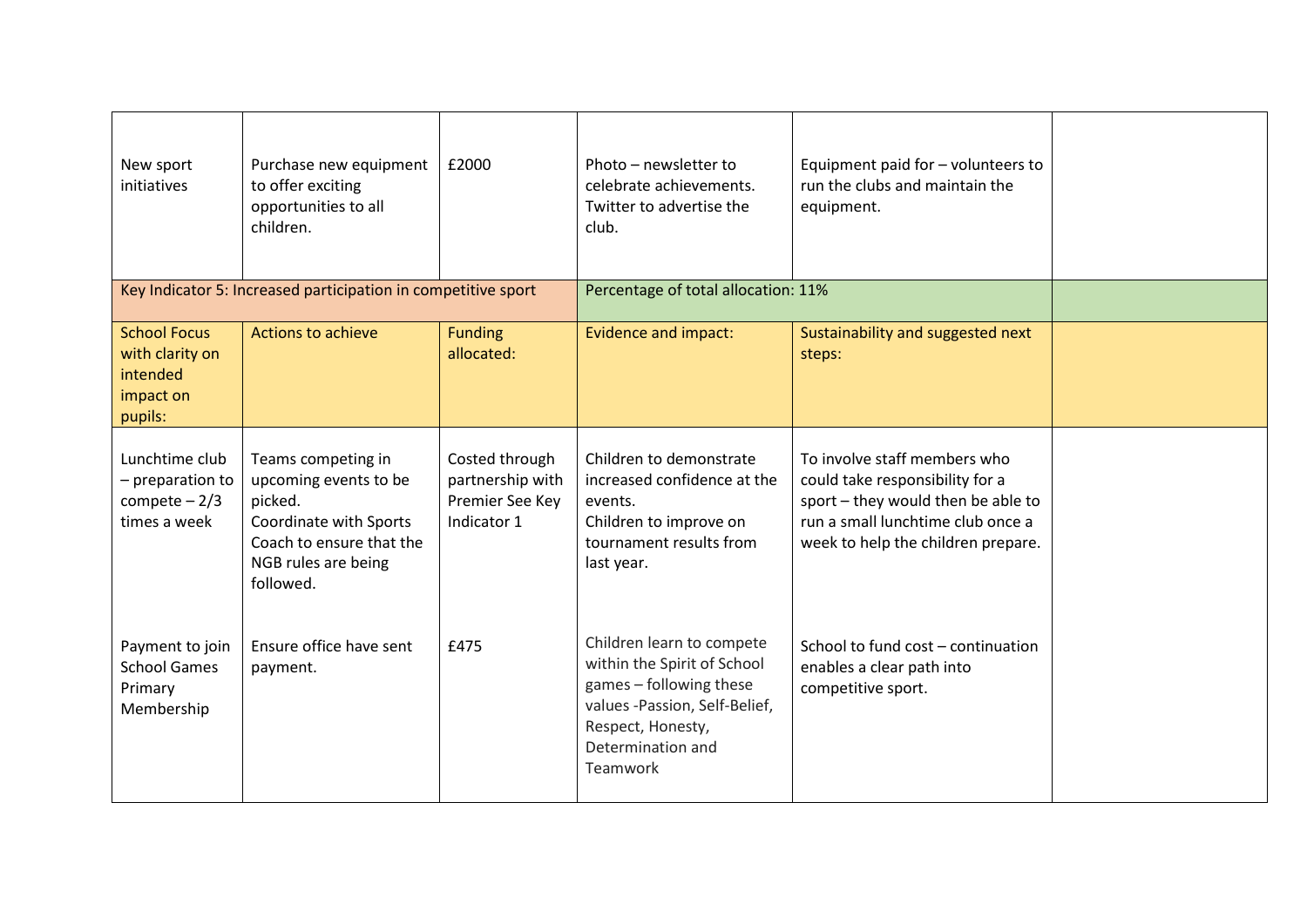|                                               |                                                                                                                                                                                                        |                                              | See separate document<br>relating to the number of<br>tournaments that Colneis<br>have entered and the<br>results from these<br>competitions. |                                                                                                                      |  |
|-----------------------------------------------|--------------------------------------------------------------------------------------------------------------------------------------------------------------------------------------------------------|----------------------------------------------|-----------------------------------------------------------------------------------------------------------------------------------------------|----------------------------------------------------------------------------------------------------------------------|--|
| Felixstowe<br>Pyramid events                  | Meet with other local PE<br>Coordinators to generate<br>a list of 'local' events to<br>be held over the year.<br>These will be spread<br>around the schools to<br>celebrate sport in our<br>community. | Supply costs -<br>£200                       | See separate document<br>relating to the number of<br>tournaments that Colneis<br>have entered and the<br>results from these<br>competitions. | PE Coordinators arrange and will<br>ensure continuation. Great for<br>local area and competitiveness of<br>children. |  |
| Complete more<br>intra school<br>competitions | Liaise with Year groups to<br>ensure that a tournament<br>is planned in as part of<br>their PE teaching.<br>Organise and train Sports<br>leaders to be able to<br>run/organise the<br>competitions     | Release time for<br>PE Coordinator -<br>£200 | Pictures and results on the<br>PE Display.<br>Results and photos on<br>Twitter                                                                | PE coordinator to work with year<br>groups to plan these in at the<br>beginning of the year.                         |  |